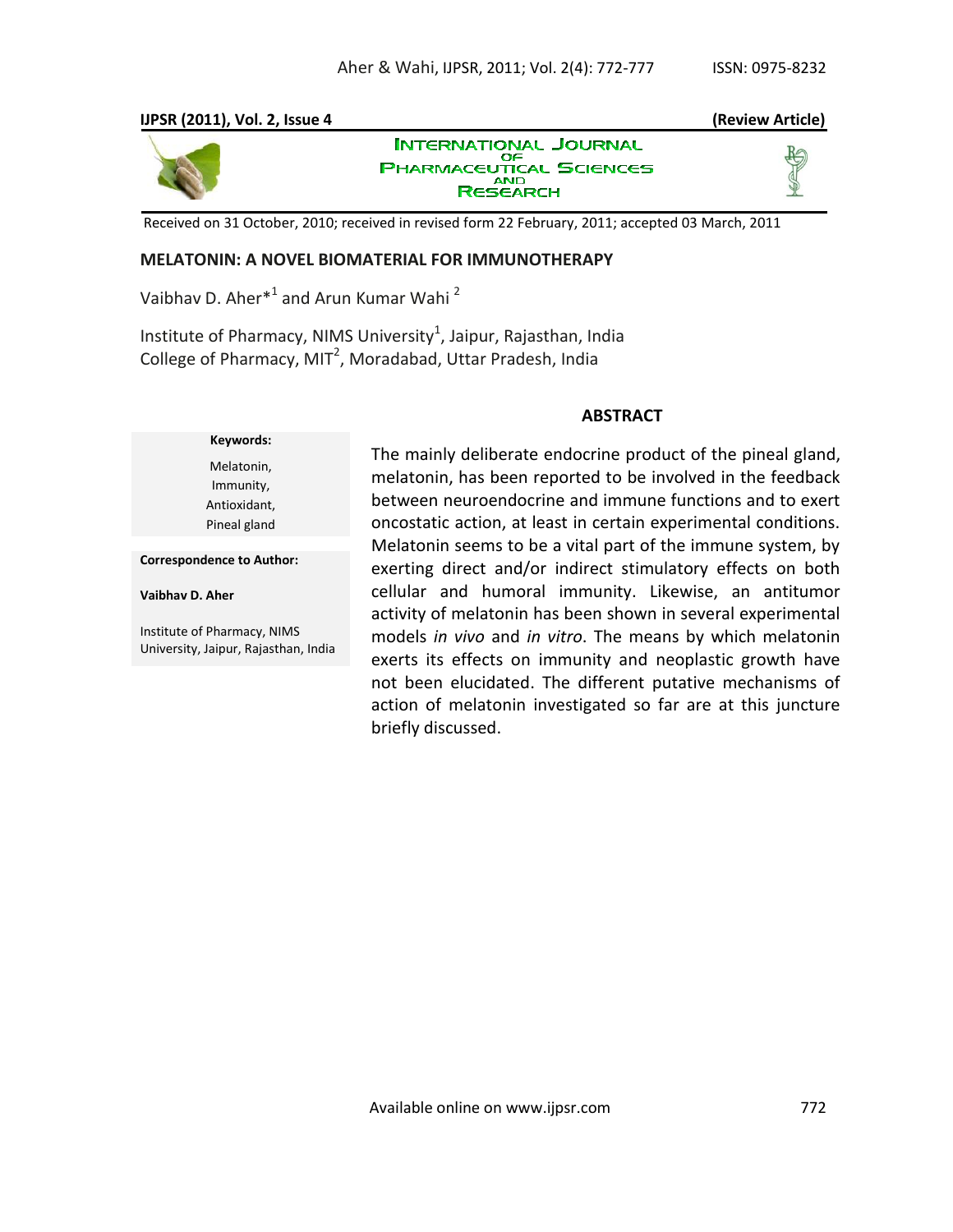**INTRODUCTION:** Melatonin also known chemically as N-acetyl-5-methoxytryptamine  $^1$  is a naturally occurring hormone found in most animals, including humans, and some other living organisms, including algae<sup>2</sup>. Circulating levels vary in a daily cycle, and melatonin is important in the regulation of the several biological functions  $3$ . Many biological effects of melatonin are produced through cultivation of melatonin receptors <sup>4</sup>, while others are due to its role as a pervasive and powerful antioxidant with a particular role in the protection of nuclear and mitochondrial DNA  $5$ .

**Antioxidant activity:** Melatonin is a powerful free radical scavenger, headier than vitamin E which is the reference in the field  $6$ . Melatonin directly scavenges the highly toxic hydroxyl radical and other oxygen centered radicals. Also, melatonin displays antioxidative properties: it increases the levels of several antioxidative enzymes including superoxide dismutase, glutathione peroxidase and glutathione reductase.

On the other hand, melatonin inhibits the pro-oxidative enzyme nitric oxide synthase. Since considerable experimental evidence supports the idea that oxidative stress is a significant component of specific brain diseases, the ability of melatonin to protect against neurodegeneration was tested in a multitude of models. The first positive results were obtained with pharmacological doses of melatonin. At the present time, there is experimental evidence indicating that the quantity of melatonin endogenously produced is pertinent as a physiological antioxidant  $^7$ .

Further, the antioxidant defense system displays a daily rhythm which is abolished by pinealectomy in the rat, or by light in humans. Few statistics on the protective melatonin effect against free radicals are available in humans. Controlled trials are difficult to set up because the life of patients involved in such studies is at stake. In chronic hemodialysis patients, the oxidative stress induced by iron and erythropoietin given for treatment of anemia was vetoed by oral administration of melatonin (0.3mg/kg). Preliminary results in septic newborns showed that high melatonin doses (20mg per subject) significantly abridged serum levels of lipid peroxidation products and inflammation markers and amplified the survival rate and enhanced the clinical outcome of patients <sup>8</sup>. Similarly, amplified blood levels of malondialdehyde and nitrite/nitrate observed in asphyxiated newborns were reduced by melatonin treatment (a total dose of 80mg per infant). Three of the 10 asphyxiated newborns not given melatonin died within 72 hrs after birth, whereas none of the 10 who received melatonin died <sup>9</sup>. Despite ethical difficulties, these results of major interest should be replicated in a larger number of patients.

**Immunity:** Currently accumulated proof shows that the pineal is able to play an imperative role in modulating the immune response  $10$ . Since functional (constant light condition) and pharmacological reticence (propranolol administration) of melatonin synthesis in mice is associated with suppressed humoral and cellular immunological responses. Melatonin can relate with specific membrane binding sites in cells from lymphoid organs. The kilo dalton value of these binding sites is in the 0.1- 1nM range, similar to the circulating levels.

In addition, interactions between the pineal gland and the immune system are bidirectional since interleukins and cytokines (interferon gamma) affect melatonin synthesis and release  $^{11}$ . Also, there has been described melatonin scavenging of Nitric oxide or free radicals in lymphoid cells, which could explain the melatonin, modulated circadian variation in the experimental chronic inflammation. This kind of approach raises new questions regarding the mechanism of chronic inflammation, in disorders like rheumatoid arthritis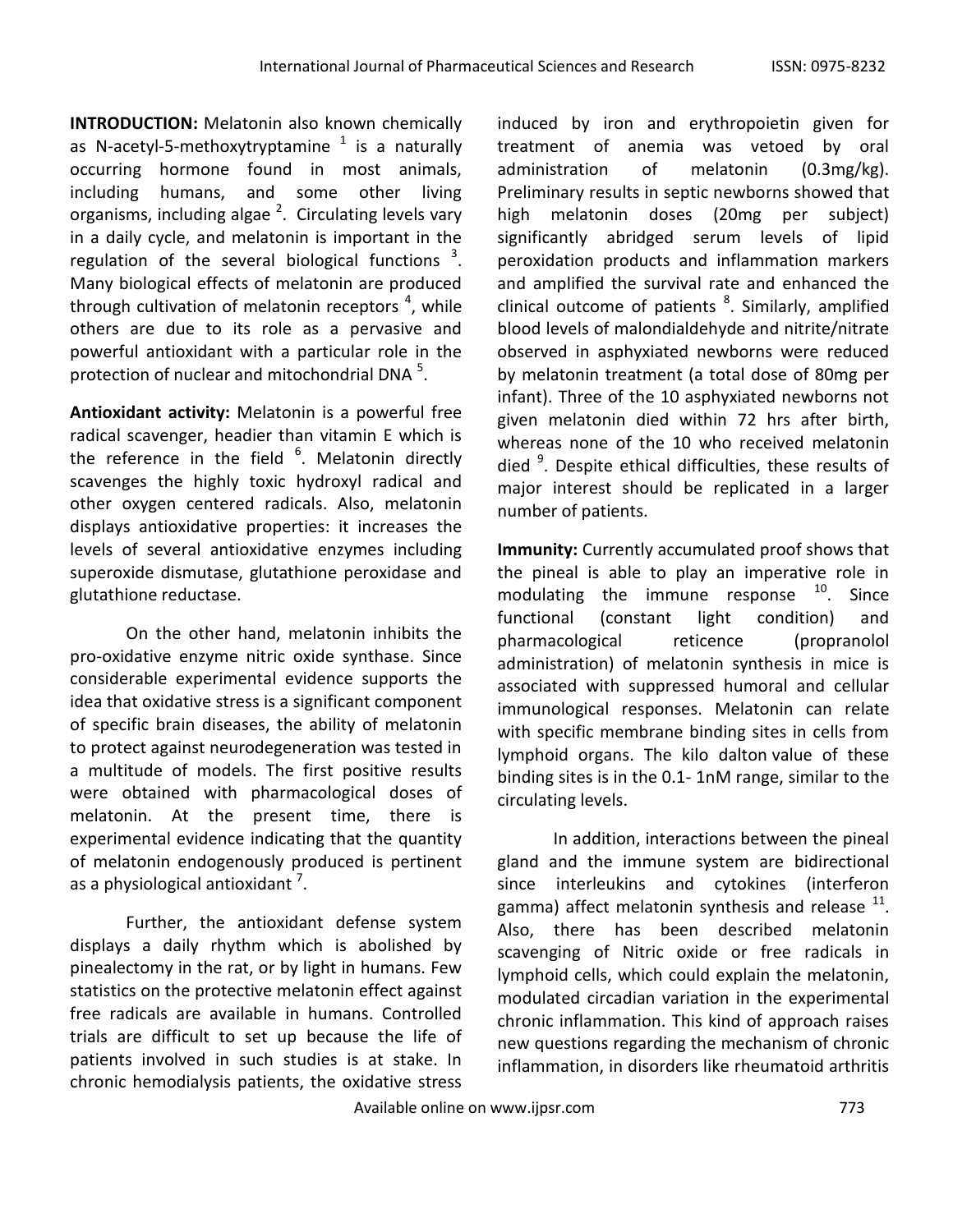and nocturnal asthma, diseases that present rhythmic symptoms during a 24 h period  $^{12, 13}$ . It is clear that melatonin provides a functional link

between the neuroendocrine and immunehaematopoietic systems **figure 1**.



## **FIG. 1: HYPOTHETICAL PATHWAYS INVOLVED IN MELATONIN REGULATION OF ANTIOXIDANT ENZYME GENE EXPRESSION AND ACTIVITY**

- 1. Melatonin activation of MT1/2 receptors, via G inhibitory protein (Gi), inhibits adenylate cyclase and reduces cyclic AMP (cAMP). This results in inhibition of protein kinase A PKA) and cAMP response element binding protein/activation transcriptor factor (CREB-ATF). This pathway could modulate immediate early gene (IEG) transcription and consequently gene transcription regulation and antioxidant enzyme concentration.
- 2. MT1/2 binding by melatonin activates the phospholipase C pathway. The consequent increase in  $Ca^{2+}$  concentration will phosphorylate protein-kinase C (PKC) which activates CREB/ATF thereby increasing the transcription of IEG. Indeed, PKC activates IEG. PKC activation may also activate NF kappa B (NFjB) and other transcription factors (TF). Melatonin may also, in other systems, induce a  $Ca<sup>2+</sup>$  decrease leading to inhibition of PKC.
- 3. MT1/2 activation may, through both inhibitory G (Gi) and other G proteins, activate several mitogen activated protein kinases, i.e., extracellular regulated kinase (ERK) and Jun N-terminal kinase (JNK), which regulate IEG activation and thereby gene transcription.
- 4. Melatonin may inhibit calcium-calmodulin (Ca-CaM) complex by direct binding a lowered Ca<sup>2+</sup> concentration mediated by MT1/2 receptors has been reported in some models. This would inhibit calmodulin-kinase (CaMK), which in turn may regulate NFjB, the retinoid-related receptor (ROR) and other transcription factor activation, thereby influencing gene transcription.  $\text{Ca}^{2+}$  -CaM inhibition may also regulate PKC.
- 5. Melatonin is a free radical scavenger. Although this effect is not receptor-mediated, its possible involvement in the regulation of antioxidant enzymes should not be ruled out. Changes in the cellular redox state towards a more reduced environment produces protein reduction which may lead to enzyme activation (a). Also this environment may induce translational changes which would increase enzyme concentrations (b). Finally, a decrease of free radicals would allow repression of redox-sensitive transcription factors (i.e. NFjB, AP-1) which would regulate gene transcription (c). Continuous lines indicate previously reported melatonin actions. Dashed lines indicate general cellular mechanisms previously known but not probed with melatonin. These effects of melatonin have not been documented  $^{14}$ .

Available online on www.ijpsr.com 774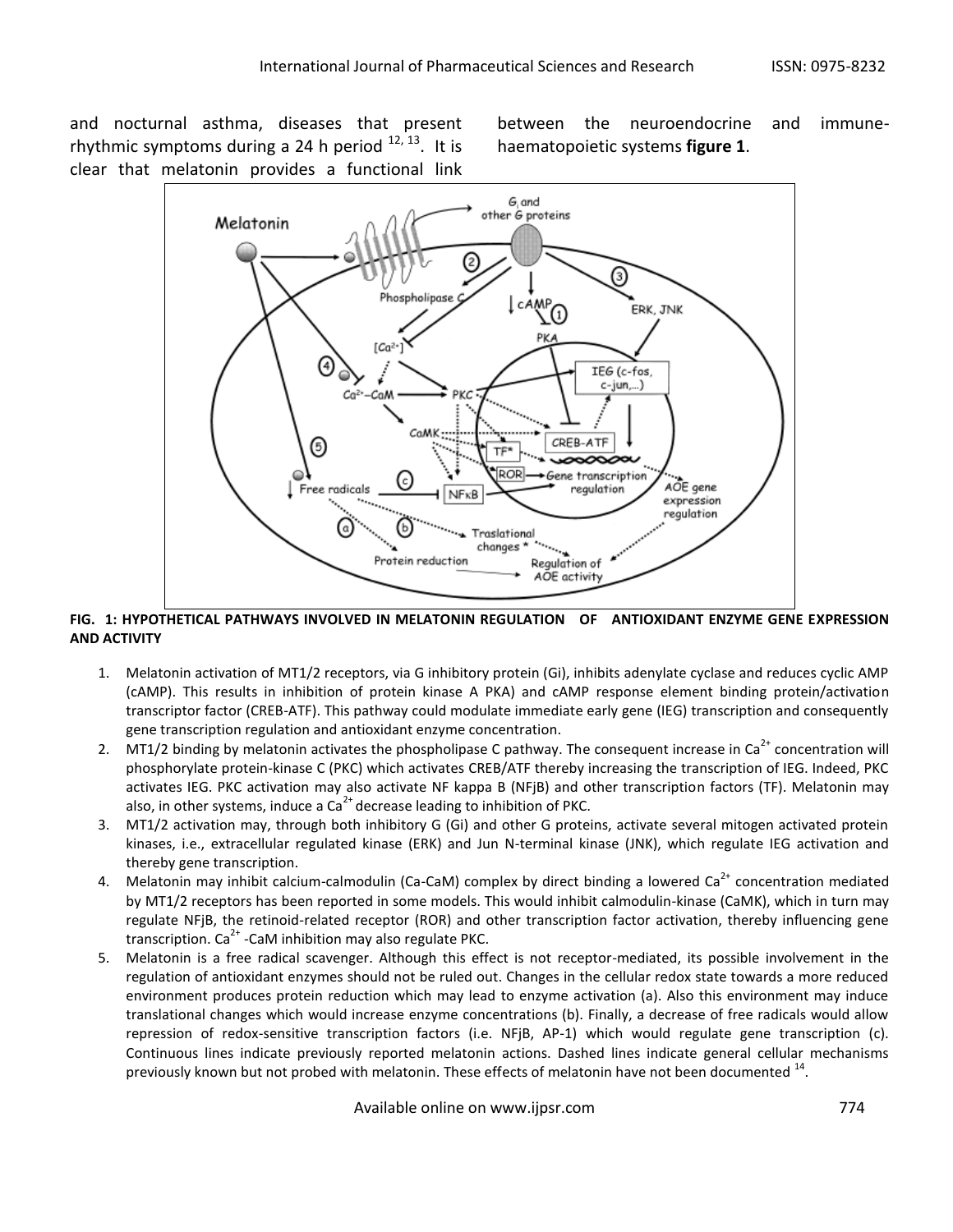**Current and Potential Medical Indications:** Melatonin has been studied for the treatment of cancer, immune disorders, cardiovascular diseases, depression, seasonal affective disorder (SAD), circadian rhythm sleep disorders and sexual dysfunction. Studies by Alfred J. Lewy at Oregon Health & Science University and other researchers have found that it may ameliorate circadian misalignment and SAD<sup>15</sup>. Basic research indicates that melatonin may play a significant role in modulating the effects of drugs of abuse such as  $\frac{16}{16}$ .

**Treatment of circadian rhythm disorders:** Exogenous melatonin, used as a chronobiotic and usually taken orally in the afternoon and/or evening, is, together with light therapy upon awakening, the standard treatment for delayed sleep phase syndrome and non-24-hr sleep-wake syndrome. See Phase response curve, PRC. It appears to have some use against other circadian rhythm sleep disorders, such as jet lag and the problems of people who work rotating or night shifts.

**Preventing ischemic damage:** Melatonin has been shown to reduce tissue damage in rats due to ischemia in both the brain  $17$  and the heart  $18$ ; however, this has not been tested in humans.

**Learning, memory and Alzheimer's:** Melatonin receptors appear to be important in mechanisms of learning and memory in mice  $19$ , and melatonin can alter electrophysiological processes associated with memory, such as long-term potentiation (LTP). The first published evidence that melatonin may be useful in Alzheimer's disease was the demonstration that this neurohormone prevents neuronal death caused by exposure to the amyloid beta protein; a neurotoxic substance that accumulates in the brains of patients with the disorder <sup>20</sup>. Melatonin also inhibits the aggregation of the amyloid beta protein into neurotoxic microaggregates which seem to underlie the

neurotoxicity of this protein, causing death of neurons and formation of neurofibrillary tangles, the other neuropathological landmark of Alzheimer's disease <sup>21</sup>.

Melatonin has been shown to prevent the hyperphosphorylation of the tau protein in rats. Hyperphosphorylation of tau protein can also result in the formation of neurofibrillary tangles. Studies in rats suggest that melatonin may be effective for treating Alzheimer's disease. These same neurofibrillary tangles can be found in the hypothalamus in patients with Alzheimer's, adversely affecting their bodies' production of melatonin. Those Alzheimer's patients with this specific affliction often show heightened afternoon agitation, called sundowning, which has been shown in many studies to be effectively treated with melatonin supplements in the evening  $^{22}$ .

**Attention deficit hyperactivity disorder (ADHD):** Research shows that after melatonin is administered to ADHD patients, the time needed to fall asleep is significantly reduced. Furthermore, the effects of the melatonin after three months showed no change from its effects after one week of use  $^{23}$ .

**Fertility:** Recent research has concluded that melatonin supplementation in premenopausal women produces a highly significant improvement in thyroid function and gonadotropin levels, as well as restoring fertility and menstruation and preventing the depression associated with the menopause  $^{24}$ . However, at the same time, some resources warn women trying to conceive not to take a melatonin supplement <sup>25</sup>.

**Headaches:** Several clinical studies indicate that supplementation with melatonin is an effective preventive treatment for migraines and cluster headaches <sup>26, 27</sup>.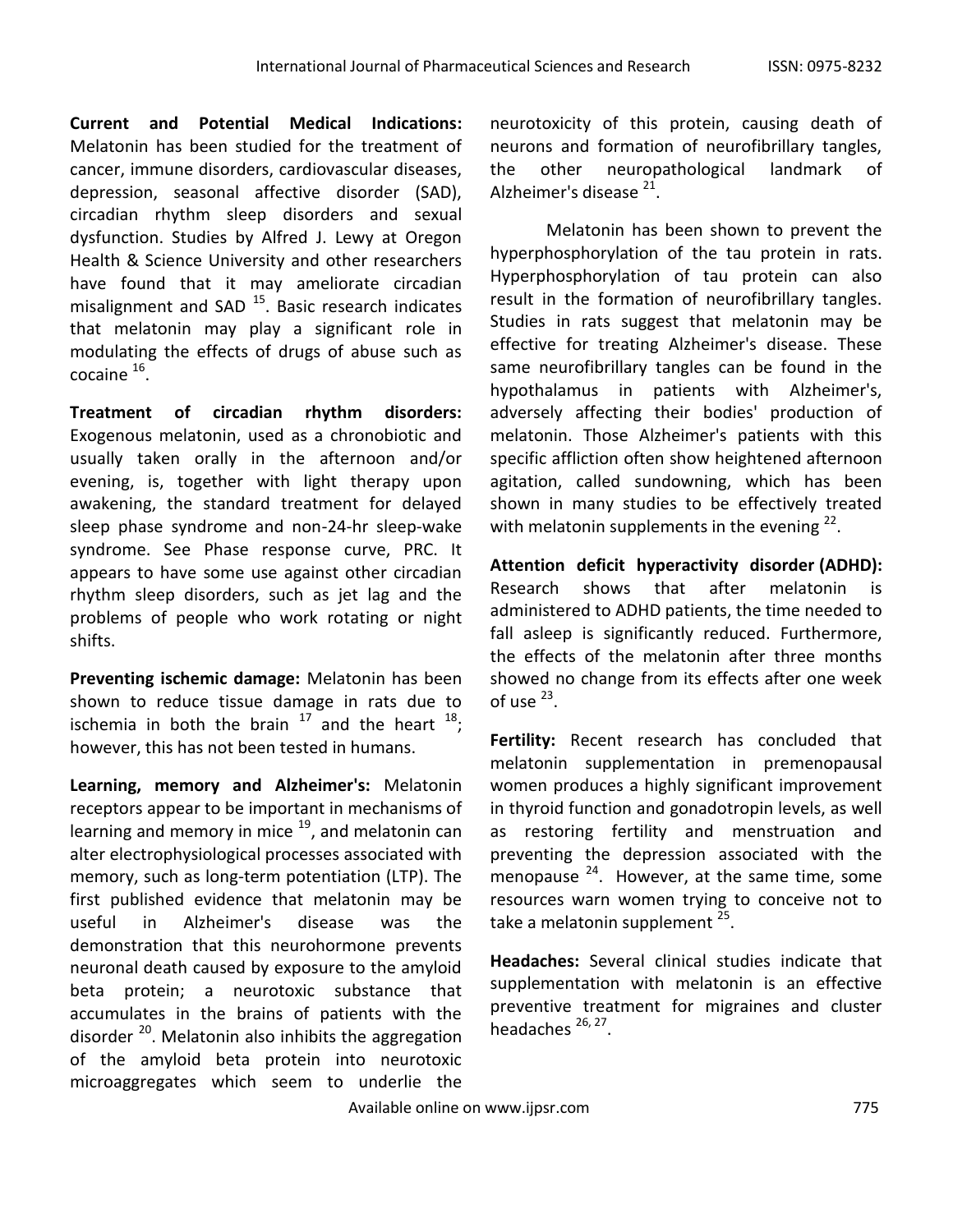**Mental disorders:** Melatonin has been shown to be effective in treating one form of depression, seasonal affective disorder  $^1$ , and is being considered for bipolar and other disorders where circadian disturbances are involved <sup>28</sup>.

**Cancer:** Melatonin levels at night are reduced to 50% by exposure to a low-level incandescent bulb for only 39 minutes, and it has been shown that women with the brightest bedrooms have an increased risk for breast cancer <sup>29</sup>. Reduced melatonin production has been proposed as a likely factor in the significantly higher cancer rates in night workers <sup>30</sup>.

**Other treatment:** Some studies have shown that melatonin has potential for use in the treatment of various forms of cancer, HIV, and other viral diseases; however, further testing is necessary to confirm this  $31$ . Melatonin is involved in the regulation of body weight, and may be helpful in treating obesity (especially when combined with calcium)<sup>32</sup>.

Histologically speaking, it is also believed that melatonin has some effects for sexual growth in higher organisms (quoted from Ross Histology and Weather's Functional Histology).

**CONCLUSION:** Although melatonin was discovered more than 40 years ago, the data on the physiological role of this hormone in humans are scarce. Continuous progress in our knowledge reinforces, however, the idea that melatonin could play the role of a universal endogenous synchronizer, even for physiological functions whose circadian organization does not appear of paramount importance at first sight. The influence of melatonin on hemostasis, glucose homeostasis, phosphocalcic metabolism and blood pressure regulation would deserve further investigation. Also, the improvement of melatonin antagonists could help to understand the real physiological consequence of melatonin in humans. Because of its complex regulation, melatonin secretion is disturbed in most pathophysiological situations. The evaluation of melatonin secretion should be comprehensive to situations where dramatic disturbances of endogenous rhythms, immune and antioxidative defences are patent, in patients admitted in intensive care units for instance. However, study conditions (light environment, drug intake) should be strictly controlled. We believe that great advances could be achieved by developing these clinical aspects in a collaborative way, generating multicentric trials on the efficacy and long term toxicity of melatonin.

## **REFERENCES**

- 1. www.sleepdex.org/melatonin.htm
- 2. Caniato R, Filippini R, Piovan A, Puricelli L, Borsarini A, Cappelletti E: Melatonin in plants. Adv Exp Med Biol 2003; 527: 593-597.
- 3. Altun A, Ugur-Altun B: Melatonin: therapeutic and clinical utilization. Int. J. Clin. Pract 2007; 61: 835-845.
- 4. Boutin J, Audinot V, Ferry G, Delagrange P: Molecular tools to study melatonin pathways and actions. Trends Pharmacol Sci 2005; 8: 412-419.
- 5. Hardeland R: Antioxidative protection by melatonin: multiplicity of mechanisms from radical detoxification to radical avoidance. Endocrine 2005; 27: 119-130.
- 6. Tan DX, Manchester LC, Hardeland R, Lopez-Burillo S, Mayo JC, Sainz RM, Reiter RJ: Melatonin: a hormone, a tissue factor, an autocoid, a paracoid, and an antioxidant vitamin. J. Pineal Res 2003; 34: 75 -78.
- 7. Manev H, Uz T, Kharlamov A: *In vivo* protection against kainate-induced apoptosis by the pineal hormone melatonin: effect of exogenous melatonin and circadianrhythm. Restor Neurol Neurosci 1996; 9:251-256.
- 8. Gitto E, Karbownik M, Reiter RJ: Effects of melatonin treatment in septic newborns. Pediatric Research 2001; 50: 756-760.
- 9. Fulia F, Gitto E, Cuzzocrea S: Increased levels of malondialdehyde and nitrite/nitrate in the blood of asphyxiated newborns: reduction by melatonin. J Pineal Res 2001; 31:343-349.
- 10. Guerrero JM, Reiter RJ: Melatonin-immune system relationships. Curr Top Med Chem 2002; 2:167-179.
- 11. Withyachumnarnkul B, Nonaka KO, Santana C: Interferongamma modulates melatonin production in rat pineal glands in organ culture. J Interferon Res 1990; 10:403-411.
- 12. Sutherland ER, Martin RJ, Ellison MC, Kraft M: Immunomodulatory effects of melatonin in asthma. Am J Respir Crit Care Med 2002; 166:1055-1061.

Available online on www.ijpsr.com **1996** and the set of the set of the set of the set of the set of the set of the set of the set of the set of the set of the set of the set of the set of the set of the set of the set of t